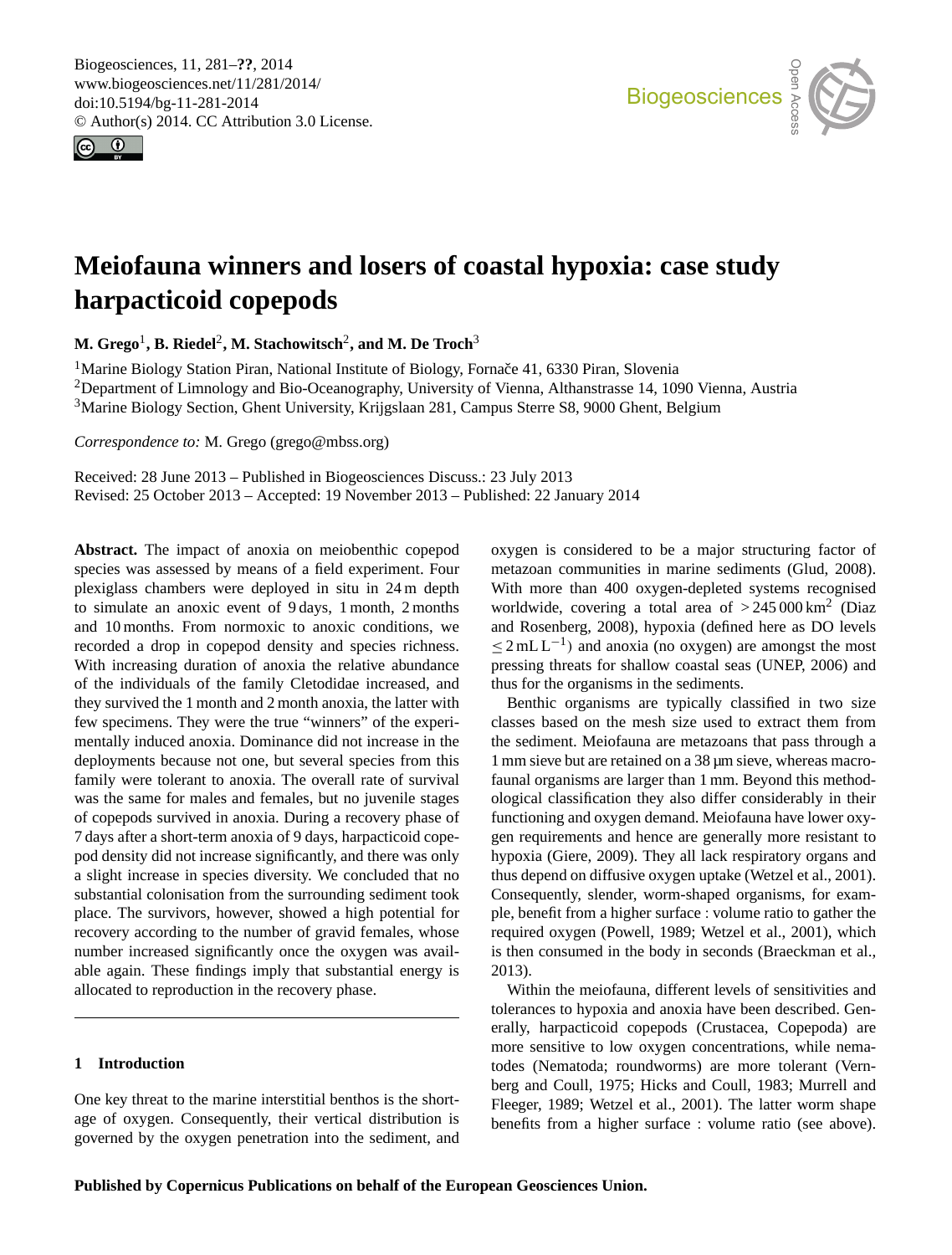Moreover, species-specific responses within copepods and nematodes are reported (Vopel et al., 1998; Modig and Ólafsson, 1998; Wetzel et al., 2001). Thus, an in-depth response study should be based on species-level to accurately interpret the community-level response to hypoxia/anoxia. Furthermore, the local environment, i.e. sediment characteristics or food availability (De Troch et al., 2013), will govern the final response of a benthic community. Hicks and Coull (1983) and Wetzel et al. (2001) suggested that the evolutionary history, i.e. the frequency of hypoxia, might also support the establishment of a more tolerant community, such as the one found in the Skagerrak area (Josefson and Widbom, 1988). This calls for integrating not only the resistance but also the resilience of a community. A holistic approach encompassing the overall meiofauna community effects to hypoxia/anoxia should therefore also include the post-perturbation reactions, i.e. the recovery phase. The individual responses of species will determine "winners" (surviving, more tolerant species) and "losers" (death of sensitive taxa), with the resilience of the survivors being essential for the post-impact community composition. A fast recovery (i.e. weeks) can be achieved through fast reproduction (Harris, 1973; Coull and Vernberg, 1975; Gee and Warwick, 1984), requiring information on often neglected population dynamics.

The present study is designed to provide a more holistic picture of the response of harpacticoid copepods to hypoxia/anoxia in the natural environment. Hypoxia and anoxia were experimentally induced in 24 m depth in the Gulf of Trieste, northern Adriatic Sea (Mediterranean) with four plexiglass underwater chambers (for details see Stachowitsch et al., 2007). They were deployed for 9 days, 1 month, 2 months and 10 months. Harpacticoid copepods were selected in view of their lowest sensitivity to anoxia. Note that Langlet et al. (2013a, b) analysed the benthic foraminiferans, typically among the most tolerant groups to hypoxia/anoxia, to complement our taxon. Our community analysis is based on species composition and focuses on the individual response of the most resistant species. The hypothesis is that despite their low resistance to hypoxia, harpacticoid copepods show a high resilience. This resilience can be explained by short generation times (Hicks and Coull, 1983; Giere, 2009), low food selectivity in certain species (De Troch et al., 2006) and by an opportunistic nature resulting in fast colonisation (De Troch et al., 2005). These features will enable them to establish a new community as soon as oxygen becomes available again. For this purpose we evaluated copepod community recovery 7 days after the chamber was removed (after the 9 day deployment). Also, we evaluated the population dynamics and sex ratio during the hypoxic/anoxic event as well as during the recovery phase. This yielded additional information on the condition of the survivors, because this copepod community was found to stop feeding during hypoxia (see laboratory experiment in De Troch et al., 2013), although it remained unknown whether they allocate energy to reproduction during low oxygen conditions.

# **2 Material and methods**

# **2.1 Experimental set-up**

A field experiment was performed on a poorly sorted silty sand bottom in the northern Adriatic Sea (Mediterranean) (45°32.90′ N; 13°33.00′ E) at 24 m depth. Artificial hypoxia and anoxia were created with four underwater chambers (each  $50 \times 50 \times 50$  cm). While almost all chambers were deployed at the same time, the duration of the respective deployments differed (i.e. 9 days, 1 month, 2 months, 10 months, see below). The chamber used in the 9-day deployment was originally designed to document macro-epifauna and infauna behaviour during oxygen decline (Riedel et al., 2013). The separate lid houses a timelapse camera (images taken in 6 min intervals), 2 flashes, battery packs, a microsensor array (dissolved oxygen, hydrogen sulfide, temperature) plus data logger (Unisense©). In this deployment, the sensors were positioned 2 cm above the sediment (measurements taken in 1 min intervals). For more details on the experimental design see Stachowitsch et al. (2007). The other three chambers were not instrumentequipped. pH was recorded at the beginning and end of deployments with an external WTW TA 197-pH sensor. All chambers were positioned at macro-epifauna-free sites, without major traces and structures (mounds or pits) that would indicate the presence of larger infauna species. Two to three brittle stars were placed on the sediment inside each chamber to visually better follow and verify the oxygen decline based on their behaviour (Riedel et al., 2008).

A triplicate of normoxic reference cores (length 20 cm, inner  $\phi = 4.6$  cm, surface = 16.6 cm<sup>2</sup>) were taken on 3 August 2010. Those samples are referred to as treatment N. Four underwater chambers were deployed, each for a different anoxic duration. Within each chamber, three independent cores, which were at least 10 cm apart from each other, were taken at the end of each experiment. These cores were treated as replicates. One chamber was deployed on 2 August 2010 and was sampled on 11 August, namely the 9 day anoxic chamber. After this chamber was sampled and removed, the sediment was marked and sampled again (on the intact site triplicate cores were taken) to monitor the recovery on 18 August 2010 (7 days' recovery). The second chamber was deployed on 27 July and sampled on 25 August, namely the 1-month anoxic chamber. The third chamber was deployed on 27 July and sampled on 23 September, namely the 2-month anoxic chamber. Despite the difference in starting and termination points (3 August 2010 vs. 23 September 2010), there was no substantial change in normoxic levels and temperature values measured in a monitoring program every 2 weeks at the same site. The last chamber was deployed on 24 September 2010 and sampled on 5 August of the following year, the 10-month chamber. Those samples are referred to as treatments A9d, R7d, A1m, A2m, A10m. Note that "9 day, 1 month, 2 months and 10 months" anoxia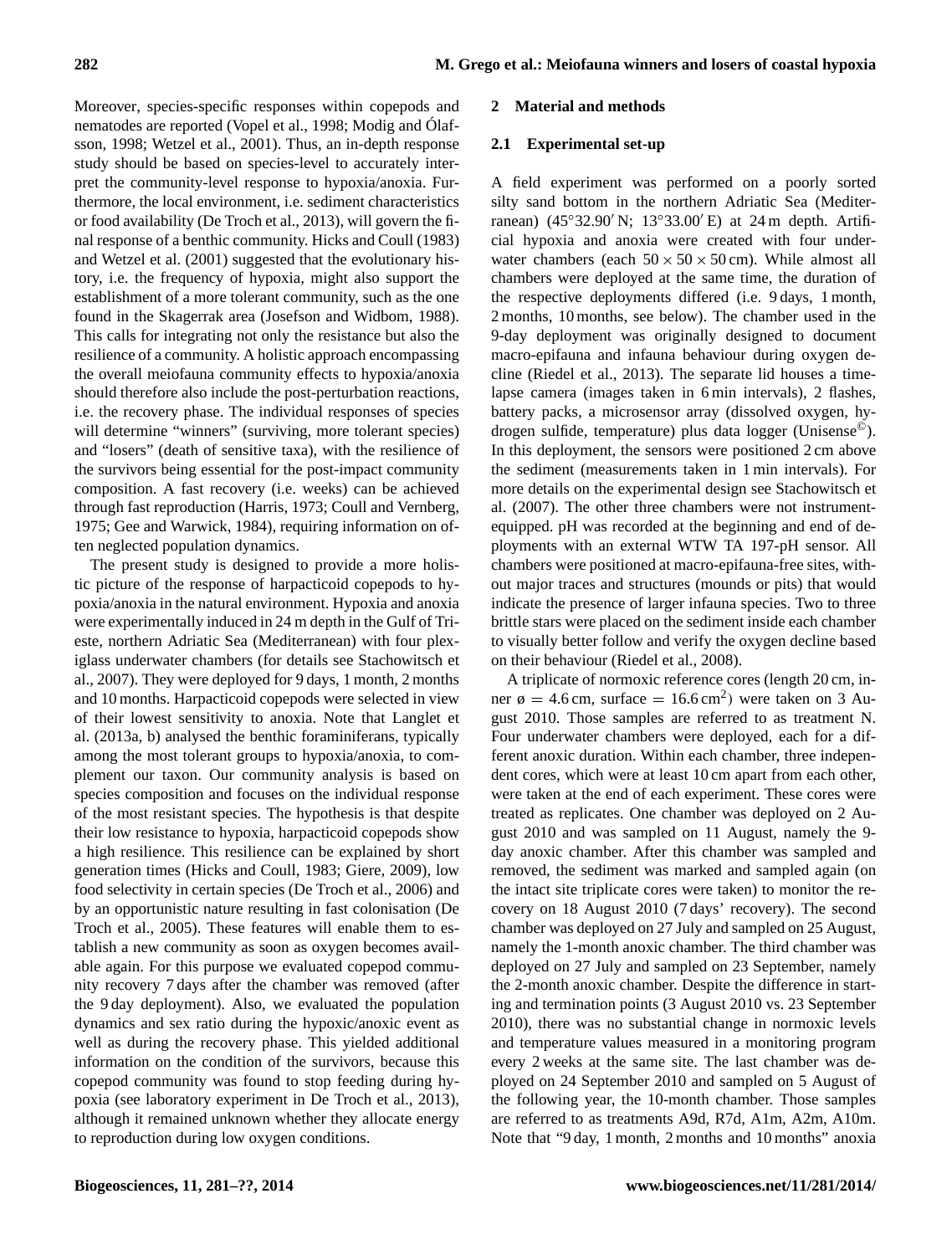refer to the duration of the entire treatment (i.e. from the day the chamber was closed until samples were taken) and not to the actual duration of anoxia. The deployment times differed by a few days due to practical considerations: depth of the experiment (24 m), diving constraints (decompression), and boat availability (exception: 10 m anoxia chamber, deployed several weeks later).

In the A9d-deployment, the oxygen concentration (measured by two oxygen microsensors) started to decrease as soon as the chamber was closed, and anoxia was reached on day 7 (Metzger et al., 2013), two days before the samples were taken. According to geochemical data (Metzger et al., 2013; Koron et al., 2013), anoxia persisted in all the other chambers as well.

# **2.2 Copepod extraction and identification**

Meiofauna cores were taken by scuba divers. Three cores were randomly taken outside the chamber (normoxia control treatments, see above) and another three cores were taken inside the chambers before the experiments were terminated (treatments anoxia). Moreover, after short-term anoxia, we followed the short-term recovery and took triplicate cores in the sediment which was re-oxygenated. Cores were immediately transported to the laboratory in cooling boxes and transferred into a thermostatic room with in situ temperature (i.e.  $18\textdegree$ C). The cores were sliced in 0.5 cm intervals for the first 2 cm and 1 cm intervals down to 5 cm depth. The sliced sediment was placed into separate 250 mL containers.

The overlying seawater from the cores  $(10 \text{ mL})$  was added into each 250 mL container including the sediment slices. The fluorescent CellTracker Green (CTG) label (1 mg stored at −20 ◦C) was dissolved in 1 mL dimethyl sulfoxide (DMSO). The final concentration of CTG/DMSO solution was ∼ 1 µM, corresponding roughly to ∼ 5µL CTG/DSMO per 10 mL of sediment and liquid together. Overall, 10 µL of the CTG/DSMO solution was added to the sedimentoverlying water with a micropipette. The containers were incubated at in situ temperature in the dark for 12 h. Grego et al. (2013) demonstrated that CTG is more accurate to enumerate living meiofauna after anoxia impact than for example Rose Bengal. The samples were subsequently fixed in 4 % borax-buffered (5  $g L^{-1}$ ) formalin.

The samples were further processed following the standard meiofauna extraction protocol (De Jonge, 1977; Mc Intyre and Warwick, 1984). Formalin-fixed sediment samples were washed with tap water to eliminate formalin and clay by pouring them on a  $38 \mu m$  sieve. The sediment recovered on the 38  $\mu$ m sieve was transferred into 1 dL centrifuges. Levasil® (-distilled water) solution (specific density  $= 1.17$  g cm<sup>-3</sup>) was added and gently mixed with the sediment prior to centrifugation. After centrifugation, the copepods were retained in the floating phase and were separated from the sediment phase (containing Foraminifera, see Langlet et al., 2013a, b). As copepods were absent in the deeper sediment layers, only copepods from the uppermost cm sediment layers (0–0.5 cm, 0.5–1 cm, 1–1.5 cm and 1.5–2 cm) were counted under a binocular (Nikon SMZ 800 with a Nikon INTENSILIGHT C-HGFI for UV production and A 488 filter) and picked out with a needle. CTG samples containing a large number of animals were split into several petri dishes to avoid long exposure of animals to UV light, in order not to lose fluorescence due to bleaching. The specimens were picked out of the sample and then mounted in toto on slides containing glycerol. The species were identified to "working species" and enumerated as sp. 1, sp. 2, etc. within a particular genus (as for example in Janssen et al., 2013).

Species identification was done with an Olympus BX-51 microscope equipped with a drawing tube (main identification features). The copepod reference collection and observation notes with sketches from this study are available at the Marine Biology Station Piran, Slovenia. Identification keys used include (Lang, 1948; Boxshall and Hasley, 2004; Wells, 2007). The different stages (copepodite, male, female, ovigerous female) and number of egg sacs were enumerated.

# **2.3 Data analysis**

To test the effect of factor treatment (N, A9d, R7d, A1m, A2m, A10m) on copepod density per core  $(16.6 \text{ cm}^2, \text{depths})$ pooled), a one-way ANOVA was used. The data were first tested for normality with the Kolmogorov–Smirnov test and for homoscedasticity with Levene's test (Sokal, 1995; Dytham, 2003; Zuur et al., 2010). Subsequently, the data on copepod densities were square root transformed, to meet both assumptions, prior to the one-way ANOVA.

To test the distribution of copepods (absolute density) in the respective treatments (N, A9d, R7d, A1m, A2m, A10m) and different sediment depths  $(0-0.5, 0.5-1, 1-1.5, 1.5-1, 1.5-1, 1.5-1, 1.5-1, 1.5-1, 1.5-1, 1.5-1, 1.5-1, 1.5-1, 1.5-1, 1.5-1, 1.5-1, 1.5-1, 1.5-1, 1.5-1, 1.5-1, 1.5-1, 1.5-1, 1.5-1, 1.5-1, 1.5-1, 1.5-1, 1.5-1, 1.5-1,$ 2 cm), a two-way ANOVA was performed. In order to meet the assumption of normality (Kolmogorov–Smirnov test) and homoscedasticity (Levene's test), data were log-transformed prior to the two-way ANOVA. All tests were performed using the R statistical software (R Development Core Team, 2011). The graphs were drawn using Microsoft Office Excel and OriginPro 8.

For multivariate analyses and for the calculation of diversity indices, Primer v6 (PRIMER-E, 2006) (Clarke and Warwick, 2001; Clarke and Gorley, 2006) was used. Based on the species densities (untransformed data) the copepod assemblages were analysed for similarity with the Bray–Curtis similarity index. Possible differences among treatments (N, A9d, R7d, A1m, A2m, A10m) were analysed with one-way designed PERMANOVA and PERMDISP tests (Anderson et al., 2008). The similarity among samples was then visualised in the non-metric Multi-Dimensional Scaling (nMDS). A SIMPER analysis was used to investigate which species were responsible for dissimilarities among treatments. Moreover, potential differences among treatments (N, A9d, R7d, A1m,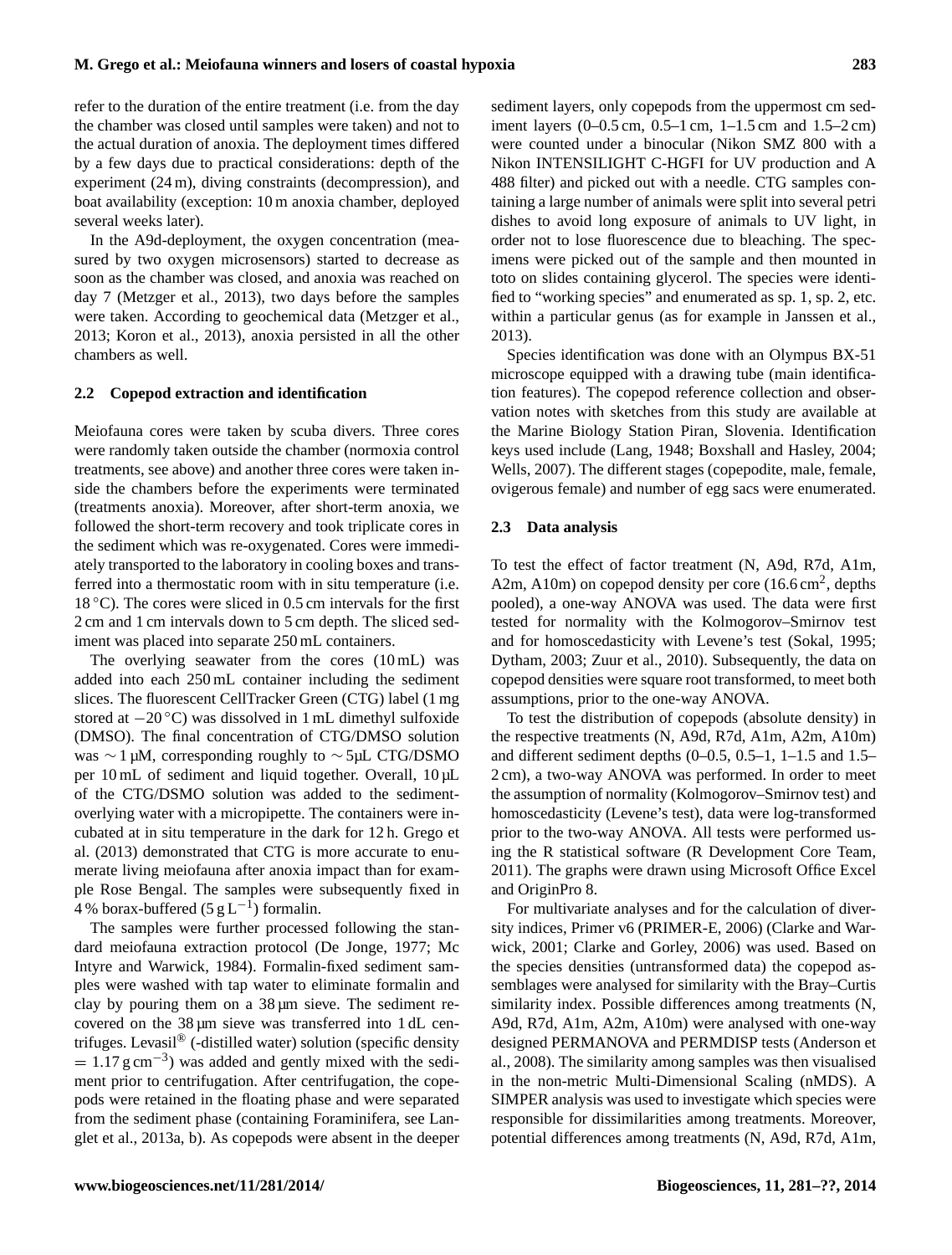

**Fig. 1.** Absolute copepod densities (ind. per 16.6 cm−<sup>2</sup> ) in all samples (pooled depths, copepodites included).

A2m, A10m) and depth layers (0–0.5, 0.5–1, 1–1.5 and 1.5– 2 cm) were further analysed with a two-way crossed PER-MANOVA with treatment and depth as fixed factors (Anderson et al., 2008).

A cluster analysis of the copepod species densities per different sediment depth layers (absolute densities, not transformed) was calculated based on Bray–Curtis similarity.

Diversity of the harpacticoid copepod communities was calculated at species levels using three indices: species richness, Shannon diversity index and Pielou's evenness index by means of Primer v6 (Clarke and Warwick, 2001; Clarke and Gorley, 2006). Copepodite (CI-CV) life stages were excluded from the diversity measures.

To test whether the ratio of copepod males vs. females changes from normoxia to different anoxic treatments and in the recovery phase, we analysed the sex ratio with the G test (unplanned test of the homogeneity of replicates tested for goodness of fit; Sokal, 1995).

#### **3 Results**

#### **3.1 Copepod assemblage in different oxic conditions**

This study yielded 47 species (overall 1038 individuals identified) of harpacticoids.

The copepod density in the sediment cores was highest in normoxic conditions and gradually dropped with the duration of anoxia (Fig. 1). The density  $(\pm STD)$  per 16.6 cm<sup>-2</sup>) in normoxic samples was significantly higher (198  $\pm$  57.3) than that in all anoxic samples (A9d:  $56.3 \pm 11$ ; A1m:  $16.7 \pm 5$ ; A2m:  $2 \pm 1.4$ , A10m: 0) as well as in the R7d-samples  $(73.7 \pm 18.5)$ . The one-way ANOVA (factor oxygenation, on square root transformed data) revealed a significant difference  $(p < 0.001)$  among treatments. The Tukey HSD post hoc tests clarified the pairwise differences, i.e. all combinations were significantly different from each other ( $p < 0.001$ ) or  $p < 0.01$ ) except for A9d-R7d and A1m-A2m. Seven days after termination of the A9d-deployment, potential recolonisation from the surroundings was examined. The similar values of copepod densities in 7 days' recovery and the 9 days' anoxia treatment indicate that no substantial recolonisation took place.

The MDS based on absolute copepod species abundances showed a high similarity among replicates of normoxia (Fig. 2). Similarly, a low spread among the replicates of 9 days' anoxia and 7 days' recovery, respectively, was found (Fig. 2). The 1-month anoxia replicates formed the third group, while the 2-month anoxia replicates were most different from the rest (Fig. 2). The latter showed also more variance among the replicates. Note that one replicate of the 2-month anoxia deployment as well as the 10-month anoxia replicates were not plotted because no live copepods were present. The PERMANOVA test and PERMDISP test (factor treatment; N, A9d, R7d, A1m, A2m, A10m) revealed that the treatments differ significantly from each other (P(perm)  $= 0.001$  and  $P(perm) = 0.353$ , respectively).

The SIMPER analysis (Table 1) showed the species that contributed most to the dissimilarity among treatments. After short-term anoxia (9 days), the most impacted species were (see average abundance in Table 1) *Pseudobradya* sp. 2, *Heteropsyllus* sp. 1, *Nitocrella* sp. 1 and *Longipedia* sp. 2. In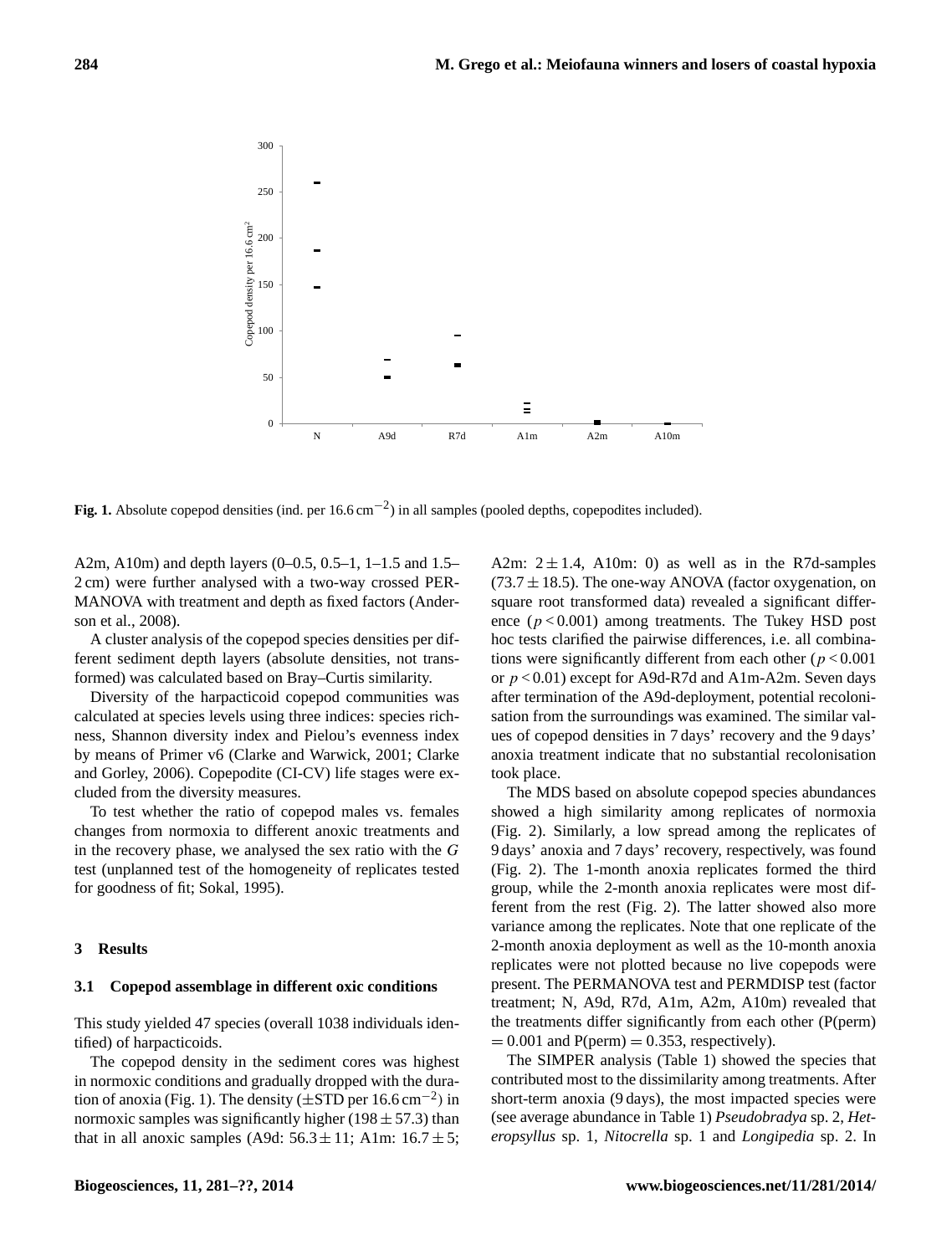

**Fig. 2.** MDS based on absolute harpacticoid copepod composition (depth pooled, without copepodites).

contrast, the density of *Stylicletodes* sp. 2 was highest after 9 days of anoxia (meiofauna patchiness), whereas the density and the number of six species of the genus *Cletodes* remained at the same level as in normoxia. With increasing anoxia duration (1 month), however, the number of *Stylicletodes* sp. 2 and *Cletodes* sp. 2 drastically dropped. This was also the main reason for the dissimilarity among samples because both species contributed 31.9 % to the dissimilarity with the other treatments. Interestingly, while *Acrenhydrosoma* sp. 1 and *Enhydrosoma* sp. 4 were absent from the 9 day anoxic samples, the same species were present in the 1 month anoxia samples. This may reflect the patchiness of meiofauna communities, which might not always (for all species) be assessed with three replicates. Finally, the prolongation of anoxia to 2 months killed most harpacticoid copepods, with individuals of only three species (two *Cletodes* species, one *Enhydrosoma*) surviving.

Overall, the number of species decreased significantly  $(p = 0.004)$  by half already after short-term (9 days) anoxia (Fig. 3a), and continued decreasing with the prolongation of anoxia. Similarly, the Shannon diversity significantly dropped ( $p < 0.001$ ); only a slight increase was measured in the 7 days' recovery (Fig. 3b). Interestingly, in all anoxic deployments the evenness index remained stable (Fig. 3c), indicating that any one species never dominated the community.

#### **3.2 Copepod population composition**

The male/female ratio of copepods did not change significantly from normoxia to anoxia of different duration and in the short recovery treatment (G test,  $p > 0.05$ ). The ratio is not balanced, as the relative abundance of females was always higher than that of males (Table 2). In all treatments, including normoxia, the highest number of gravid females was recorded in the family Cletodidae (Table 2). The high values for this family were independent of the relative abundance of the family because the relative share of Cletodidae to the overall community was highly similar to the shares of Ameiridae, Canthocamptidae, Longipedidae, Ectionsomatidae and Miracidae (Fig. 4). Anoxia resulted in a drastic decrease in the number of gravid females in all families (Table 2). The level of reduction corresponded with the increasing duration of oxygen depletion (i.e. greatest drop in A2m). The number of gravid females (mostly family Cletodidae and also some Miraciidae) significantly increased in the 7-day recovery treatment. The ANOVA calculated from the density of gravid females per treatment (triplicated samples) N, A9d, R7d, and A1m, showed significant differences among treatments ( $p < 0.001$ ), and Tukey HSD revealed that those differences are significant among pairs: N with all the anoxia treatments, and R7d with all the anoxia treatments.

Likewise, the number of juvenile copepodite stages (I-V) dropped drastically (Table 2) with 9 days anoxia, and copepodites were completely absent with lengthier anoxia (1 month, 2 months, 10 months).

# **3.3 Copepod assemblage in different depths and oxic conditions**

Based on the copepod density in different sediment layers (0–0.5, 0.5–1, 1–1.5 and 1.5–2 cm) and different treatments (N, A9d, R7d, A1m, A2m, A10m), a two-way ANOVA on logarithmically transformed data showed a significant effect of each factor on density ( $p < 0.001$  for factors treatment and depth, and  $p = 0.0512$  for the interaction of both factors) (Fig. 5).

Moreover, based on species composition, the copepod assemblages in different treatments and at different sediment depths were analysed with a two-way crossed PER-MANOVA test and PERMDISP tests. From the tests we cannot formulate any strong conclusion for the individual factors (treatment or depth). Treatment did have an effect, but there is an interaction with depth. This can be explained by the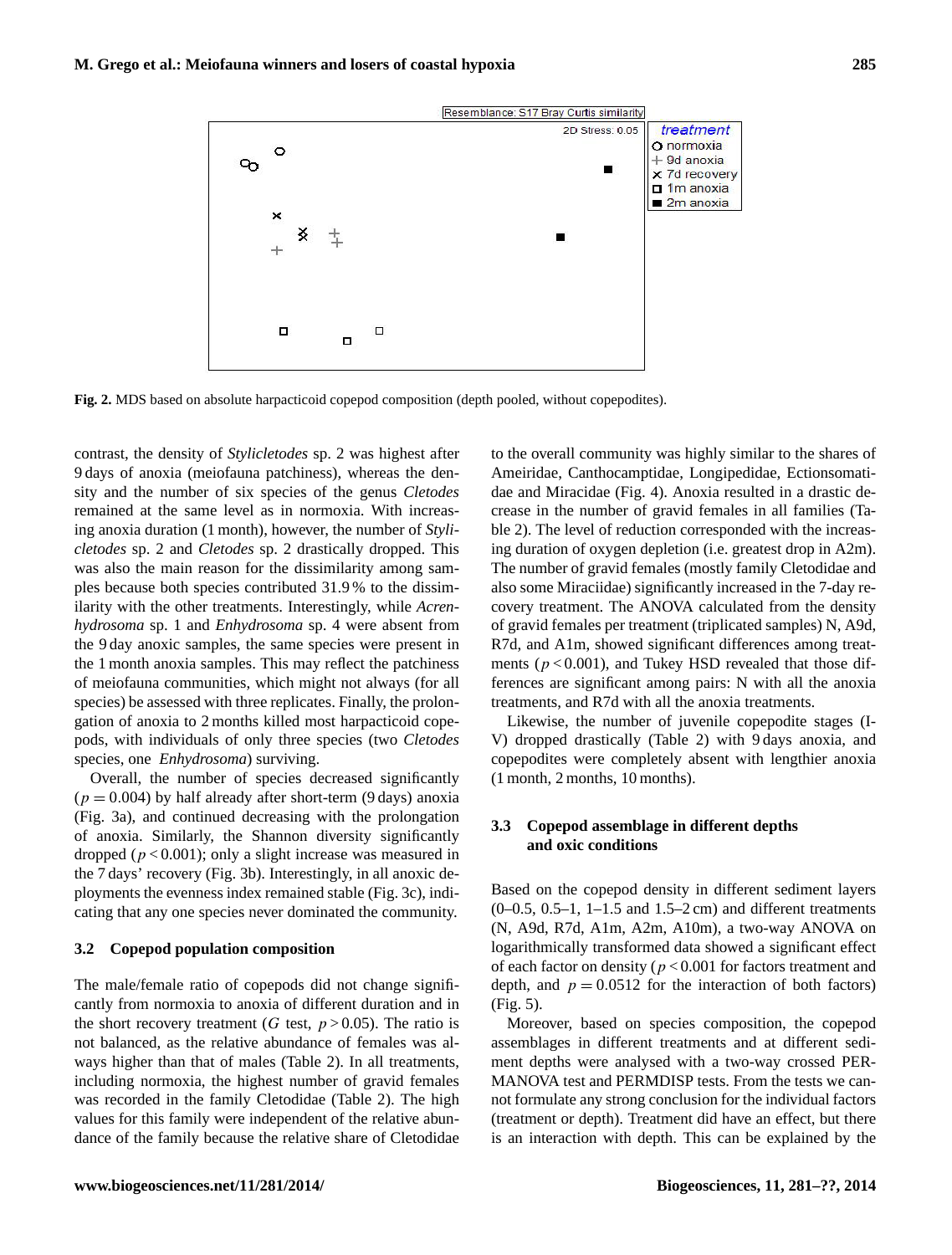**Table 1.** SIMPER analysis – average abundances of species within a group (treatment) and cumulative contribution to dissimilarity. N  $=$  normoxia,  $A =$  anoxia, duration of treatment: 9 days, 1 month, 2 months.

| Species                                 | Group normoxia<br>Av.Abund | Group 9d anoxia<br>Av.Abund | Cum.%          |
|-----------------------------------------|----------------------------|-----------------------------|----------------|
|                                         |                            |                             |                |
| Pseudobradya sp. 2                      | 18                         | 1.67                        | 10.84          |
| Heteropsyllus sp. 1                     | 13.67                      | 1.67                        | 19.23          |
| Nitocrella sp. 1                        | 9.67<br>6.33               | 0.67<br>0                   | 25.52<br>30.29 |
| Longipedia sp. 2<br>Stylicletodes sp. 2 | 3.33                       | 9                           | 34.76          |
| Normanella sp. 1                        | 7.67                       | 1.33                        | 39.22          |
| Idyanthe sp. 1                          | 6.33                       | 0                           | 43.62          |
| Cletodes sp. 4                          | 6.33                       | 7                           | 47.62          |
| Pseudobradya sp. 1                      | 5.67                       | 0.33                        | 51.2           |
| Stenhelia (Delavalia) sp. 1             | 5                          | 0                           | 54.76          |
| Asellopsis sp. 1                        | 5.67                       | 1                           | 58.25          |
| Mesochra sp. 1                          | 4.67                       | 0.33                        | 61.15          |
| Cletodes sp. 2                          | 7                          | 9.33                        | 63.83          |
| Proameira sp. 1                         | $\overline{4}$             | 0                           | 66.51          |
| Ectinosoma sp. 1                        | 3.33                       | 0                           | 69.06          |
| Longipedia sp. 1                        | 3.67                       | $\mathbf{0}$                | 71.61          |
| Cletodes sp. 1                          | 1                          | 4                           | 73.7           |
| Ameira sp. 1                            | 2.33                       | 0                           | 75.63          |
| Cletodes sp. 3                          | 3.67                       | 4.33                        | 77.55          |
| Haloschizopera sp. 2                    | $\overline{4}$<br>3.67     | 1.33<br>1                   | 79.47<br>81.35 |
| Robertsonia sp. 1<br>Proameira sp. 2    | 2.33                       | $\mathbf{0}$                | 83.04          |
| <i>Rhizothrix</i> sp. 1                 | 2.67                       | 0.67                        | 84.66          |
| Vibriopsyllus sp. 1                     | 3                          | 1.33                        | 86.09          |
| Stylicletodes sp. 1                     | 2.33                       | 1                           | 87.45          |
| Enhydrosoma sp. 2                       | 0.33                       | 2                           | 88.61          |
| Typhlamphiascus sp. 1                   | 2                          | 1.33                        | 89.72          |
| Cletodes sp. 6                          | 3                          | 2.33                        | 90.81          |
|                                         | Group 9d anoxia            | Group 1m anoxia             |                |
|                                         |                            |                             |                |
|                                         | Av.Abund                   |                             |                |
| Species                                 |                            | Av.Abund                    | Cum.%          |
| Stylicletodes sp. 2                     | 9                          | 0.33                        | 17.86          |
| Cletodes sp. 2                          | 9.33                       | 2.67                        | 31.88          |
| Cletodes sp. 4                          | 7                          | 2.33                        | 41.07          |
| Cletodes sp. 1                          | $\overline{4}$             | 0.33                        | 48.01          |
| Asellopsis sp. 1                        | 1<br>$\overline{c}$        | 3.33<br>0                   | 54.17<br>58.35 |
| Enhydrosoma sp. 2                       | 2.33                       | 1                           | 62.48          |
| Cletodes sp. 6<br>Cletodes sp. 3        | 4.33                       | 3.33                        | 65.96          |
| Enhydrosoma sp. 4                       | 0                          | 1.67                        | 69.3           |
| Pseudobradya sp. 2                      | 1.67                       | 0                           | 72.4           |
| Heteropsyllus sp. 1                     | 1.67                       | 0                           | 75.31          |
| Typhlamphiascus sp. 1                   | 1.33                       | 0                           | 78.04          |
| Vibriopsyllus sp. 1                     | 1.33                       | 0                           | 80.77          |
| Haloschizopera sp. 2                    | 1.33                       | $\Omega$                    | 83.32          |
| Normanella sp. 1                        | 1.33                       | 0.67                        | 85.7           |
| Robertsonia sp. 1                       | 1                          | $\theta$                    | 87.88          |
| Acrenhydrosoma sp. 1                    | 0                          | 1                           | 89.98          |
| Stylicletodes sp. 1                     | 1                          | $\boldsymbol{0}$            | 91.62          |
|                                         | Group 1m anoxia            | Group 2m anoxia             |                |
| Species                                 | Av.Abund                   | Av.Abund                    | Cum.%          |
| Cletodes sp. 3                          | 3.33                       | 0                           | 19.13          |
| Asellopsis sp. 1                        | 3.33                       | 0                           | 35.11          |
| Cletodes sp. 4                          | 2.33                       | $\boldsymbol{0}$            | 50.4           |
| Cletodes sp. 2                          | 2.67                       | 0.5                         | 61.1           |
| Enhydrosoma sp. 4                       | 1.67                       | 0                           | 71.17          |
| Acrenhydrosoma sp. 1                    | 1                          | 0                           | 78.32          |
| Cletodes sp. 6<br>Enhydrosoma sp. 2     | 1<br>0                     | 0.5<br>1                    | 85.28<br>91.35 |



**Fig. 3.** Diversity indices: **(a)** species richness; **(b)** Shannon diversity index (A2m; calculated from one replicate containing 3 specimens, as in the other replicate only a single individual was present); **(c)** Pielou's evenness index (A2m; same as for Shannon diversity index). Depth was pooled, copepodites excluded from calculations.  $N =$  normoxia,  $A =$  anoxia,  $R =$  recovery, duration of treatment: 7 days, 9 days, 1 month, 2 months.

fact that most of the fauna is concentrated in the top sediment layer.

Four main clusters were defined based on the absolute copepod species composition in the different sediment layers (0–0.5, 0.5–1, 1–1.5 and 1.5–2 cm) (Fig. 6). In the first cluster the most similar were the top layers (0–0.5 cm) of 9 days' anoxia and 7 days' recovery, which grouped close to the second (0.5–1 cm) sediment layer of normoxia. The second cluster is formed from deeper layers of 9 days' anoxia, and 7 days' recovery and the top layers of 1-month anoxia. In the last two clusters the remaining deeper sediment layers clustered together with the top layer (0–0.5 cm) of the longterm (2 months) anoxia sample.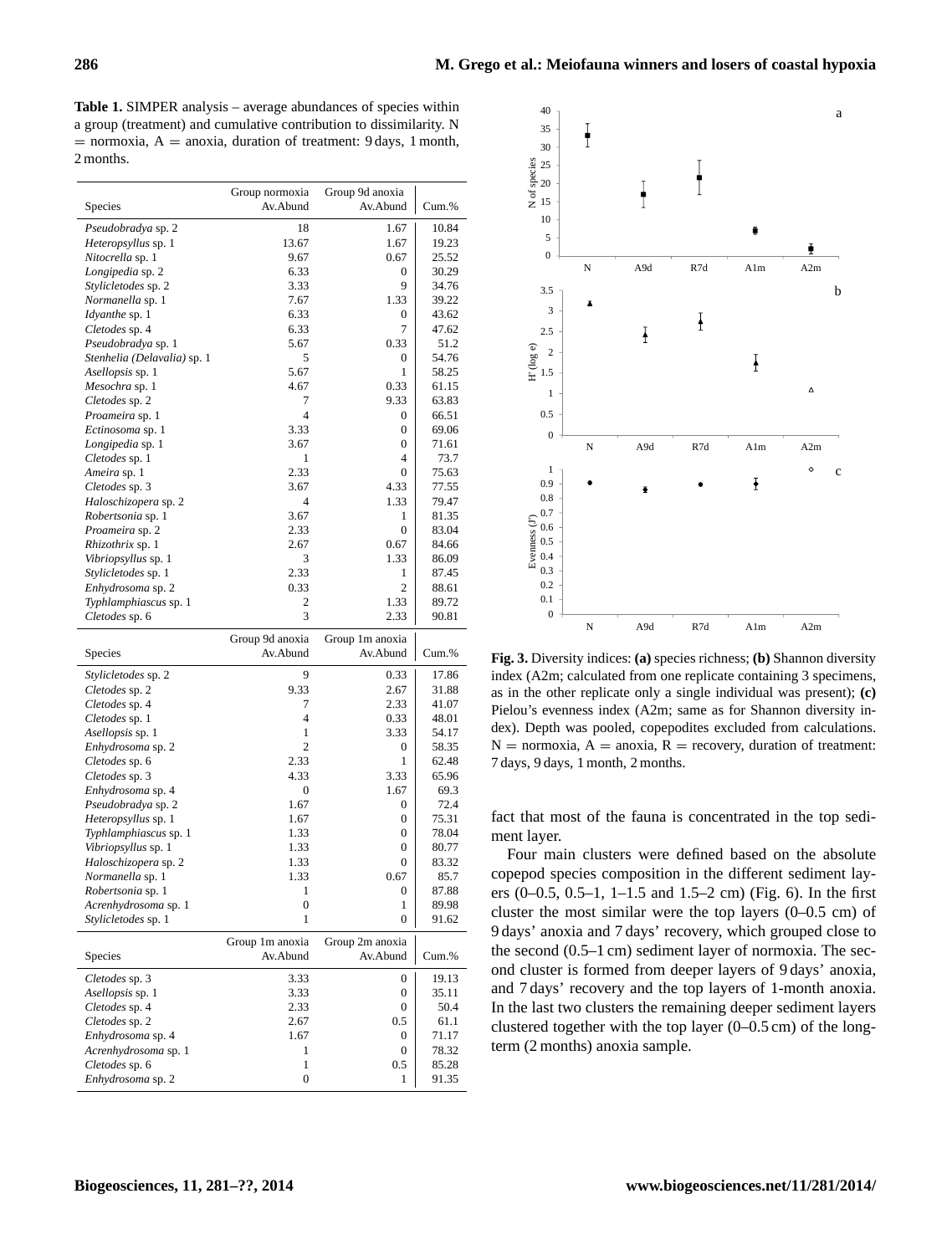

**Fig. 4.** Relative composition of copepod families in the different replicates (three per treatment, only 2 replicates for the 2-month treatment).  $N =$  normoxia,  $A =$  anoxia,  $R =$  recovery, duration of treatment: 7 days, 9 days, 1 month, 2 months, replicates indicated by 1, 2, 3. Families listed alphabetically, and plotted in the column in same order.

**Table 2.** Number of gravid females (sum of all cores) of various families and number of copepodite stages (sum of all cores), in different treatments. Gravid females were absent in 2-month and 10 month anoxia treatments. Relative amount of females (F) and males (M) averaged over three replicates is also given (note in 2-month anoxia calculated from 4 individuals present in two replicates).  $N =$ normoxia,  $A = a$ noxia,  $R =$  recovery, duration of treatment: 7 days, 9 days, 1 month, 2 months.

|                  | Normoxia       | Anoxia 9d | Recovery 7d | Anoxia 1m      | A2m  |
|------------------|----------------|-----------|-------------|----------------|------|
| Ameiridae        | 3              |           | 1           |                |      |
| Argestidae       |                |           |             |                |      |
| Canthocamptidae  | 1              |           |             |                |      |
| Canuellidae      |                |           |             |                |      |
| Cletodidae       | 15             | 3         | 22          | $\mathfrak{D}$ |      |
| Dactylopusiidae  |                |           |             |                |      |
| Ectinosomatidae  | 1              |           |             |                |      |
| Ectionsomatidae  | $\overline{c}$ |           |             |                |      |
| Idyanthidae      | 1              |           |             |                |      |
| Laophonthopsidae |                |           |             |                |      |
| Laophontidae     |                |           |             |                |      |
| Longipedidae     |                |           |             |                |      |
| Miraciidae       | 3              |           | 2           |                |      |
| Normanellidae    |                |           |             |                |      |
| Rhizothricidae   |                |           |             |                |      |
| Zosimeidae       |                |           |             |                |      |
| copepodites      | 135            | 7         | 17          |                |      |
| $F$ (%)          | 0.63           | 0.60      | 0.71        | 0.72           | 0.60 |
| $M(\%)$          | 0.37           | 0.40      | 0.29        | 0.28           | 0.40 |

#### **4 Discussion**

This field experiment documents the individual responses of harpacticoid copepod species to anoxia. By including different incubation deployment times, we were able to illustrate, more precisely than ever before in the field, the sensitivity of harpacticoid copepods to oxygen depletion, a recurring event in the Gulf of Trieste (Stachowitsch, 1984, 1991; Faganeli et al., 1991; Justić et al., 1993). Although copepods



**Fig. 5.** Average ( $\pm$ SD) copepod density (ind. per 16.6 cm<sup>-2</sup>) in four sediment layers  $(0-0.5, 0.5-1, 1-1.5, 1.5-2)$  cm and in different treatments;  $N=$  normoxia,  $A=$  anoxia,  $R=$  recovery; duration of treatment: 7 days, 9 days, 1 month, 2 months.

are known to be among the most sensitive meiofauna groups to low oxygen concentrations (see review by Wetzel et al., 2001; De Troch et al., 2013), our results show that the densities of harpacticoids dropped considerably after 9 days of anoxia, but that still one-fourth of the community survived. A longer duration of anoxia (up to 2 and 10 months) was necessary to remove almost all specimens. This sheds new light on the anoxia-sensitivity/tolerance of harpacticoid copepods, i.e. they may be less sensitive than generally stated in the literature (Hicks and Coull, 1983; Murrell and Fleeger, 1989; Modig and Ólafsson, 1998; Wetzel et al., 2001). Alternatively, benthic diatoms may have produced enough pulses of oxygen – not recorded by the sensor – to allow a few species to survive the extreme conditions for  $1-2$  months. Emili et al. (2012) analysed the light penetration through a similar benthic chamber (same size and plexiglass thickness – 0.6 cm) and recorded 92 % penetration of photosynthetically active radiation. Those were ideal conditions (and in only ca. 1 m depth in Marano Lagoon); our chambers, however, were much deeper (24 m) and soon became shadowed by the sedimented material and animals (e.g. brittle stars) climbing onto them. The initial lack of such shading, however, coupled with primary production, would be one potential explanation of the survival of few copepods in the 2 month anoxia treatment. Other strategies, such as the attachment of epibiotic diatoms on the ventral part of the pelagic copepod *Acartia italica*, have also been forwarded to explain survivals in anoxia (Kršinić et al., 2000).

The flux of pore water nutrients (Koron et al., 2013) points to potential bioturbation activities in normoxic and recovery sediments. The flux measurements in 9 days and 1 month of anoxia also suggest that bioturbation was present especially in the top sediment layers, probably due to vertical migration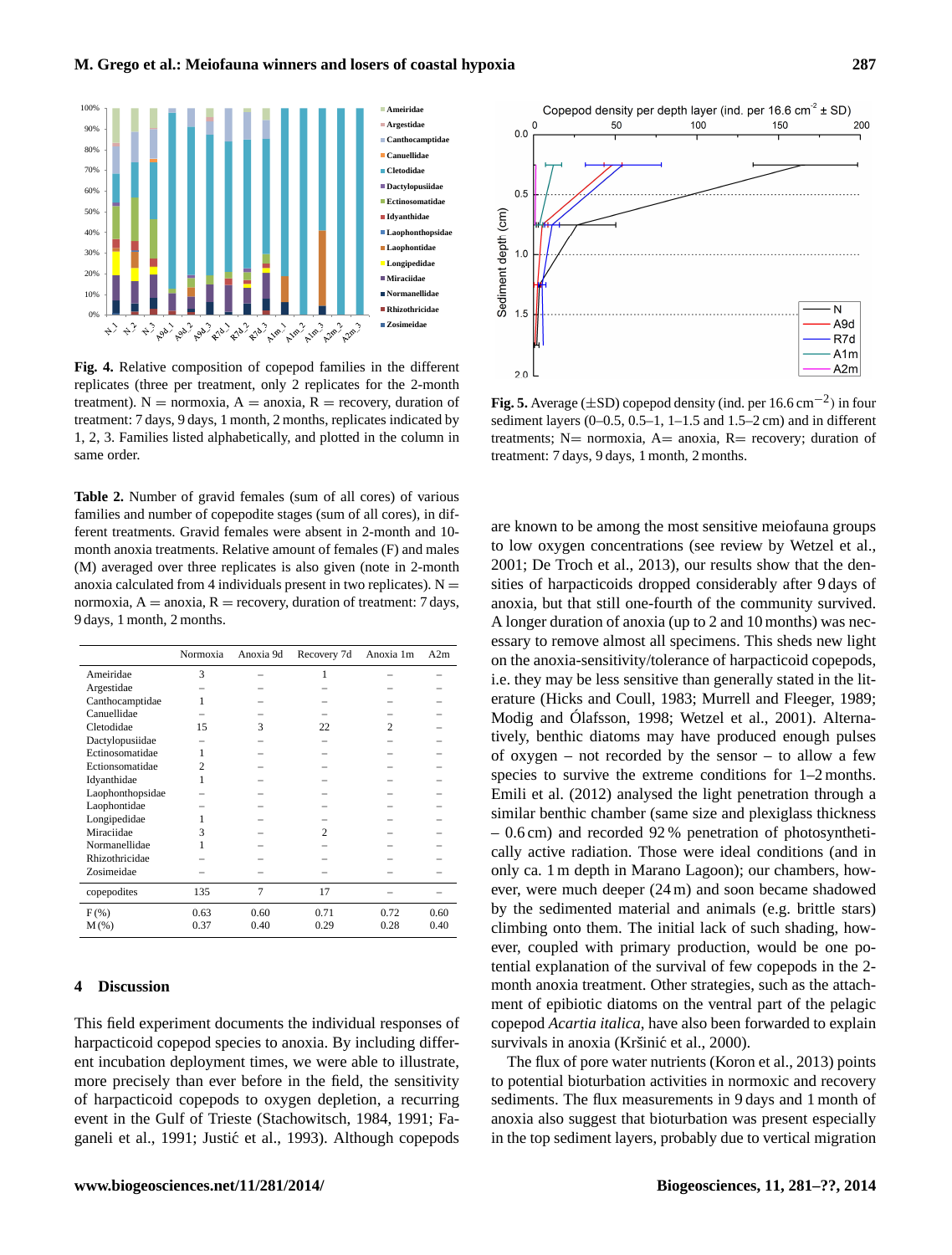

**Fig. 6.** Dendrogram of the Bray–Curtis similarity between samples (different treatments and different depths).  $N =$  normoxia,  $A = a\text{no}xia$ ,  $R = \text{recovery}$ , duration of treatment: 7 days, 9 days, 1 month, 2 months). Triplicates averaged per depth layer.

of infauna. However, the measurements indicate no bioturbation activities in the 2-month and 10-month anoxic chambers, most likely due to low/no survival of meiofauna organisms (i.e. only 4 copepods alive after 2 months of chamber closure and no living copepods after 10 months). Importantly, the biggest mortality of animals was recorded at 1-month anoxia, clearly reflecting the peak in free sulfide hydrogen development (Metzger et al., 2013).

The copepod community composition differed substantially after various periods of anoxia, clearly demonstrating that anoxia governs community composition and that species-specific responses provide the baseline for the overall response. Analysing the copepod community at morphospecies level was therefore a rigorous and valid approach. The genera *Pseudobradya*, *Heteropsyllus*, *Nitocrella* and *Longipedia* showed a rapid mortality after 9 days of anoxia. The sensitivity of *Pseudobradya* was previously described by Modig and Ólaffson (1998) from the Baltic Sea. Representatives of the family Cletodidae, in contrast, were the most resistant, dominating the community in all anoxia treatments. In terms of morphology, species of the genera *Cletodes*, *Stylicletodes*, *Enhydrosoma* and *Acrenhydrosoma* are characterised by a slender habitus (Boxshall and Hasley, 2004). A slender body shape favours a fast turnover between ambient oxygen concentrations and copepod "internal" oxygen concentration, a process taking a few seconds in nematodes (Braeckman et al., 2013). Moreover, certain species may survive due to a reduced metabolism in suboxic conditions, and consequently have a longer lifespan (Braeckman et al., 2013). Cletodids are active mud-burrowers known mainly from shallow and sublittoral marine habitats, whereas some cletodid genera (e.g. *Pyrocletodes*, *Mesocletodes*) also occur in the deep sea (Coull, 1973; Boxshall and Hasley, 2004).

The latter points to an evolutionary line of adaptation to environments with low oxygen input. Both environments – shallow hypoxic coastal seas and deep sea – have in common that (1) oxygen in the interstitial spaces is a limiting factor, (2) fine-grained sediments dominate, and (3) the food input largely depends on allochthonous material. The genera *Cletodes* and *Enhydrosoma* that were identified as last survivors (2 months anoxia) in the present study are typical for muddy sediments (Hicks and Coull, 1983). In addition, the genus *Asellopsis* (family Laophontidae) survived up to 1 month of anoxia).

With increasing duration of anoxia, the overall density (per  $16.6 \text{ cm}^2$ ) dropped from  $56.3 \pm 11$  (9 days' anoxia) to  $16.7 \pm 5$  (1-month anoxia) but the dominance remained stable (Fig. 3c). This shows that no single species dominated the community. This differs from the diversity changes resulting from impacts such as eutrophication (Pearson and Rosenberg, 1978), fish farming, harbour pollution and sewage outfall (Vrišer, 1984; Moore and Bett, 1989; Sandulli and De Nicola, 1991; Mazzola et al., 1999; Gee, 2005; Tomassetti et al., 2009). Even if the family Cletodidae clearly dominated the communities in anoxic treatments, the Cletodidae species (6 species) were still equally represented by similar number of individuals (see stable evenness). As expected, the overall species richness decreased significantly from normoxia to 9 days' anoxia, to 1-month and 2 months' anoxia. This shows that certain species are more tolerant to both low oxygen and hydrogen sulfide (see Metzger et al., 2013). This helps interpret the recovery results of the copepod community soon after re-oxygenation (i.e. termination of the deployment): the surviving species have the potential to create a new community, because colonisation from outside was minimal.

The resilience of the remaining species, and thus community resilience, will largely depend on the reproductive success of these species. Our results did in fact show a substantial and rapid increase in the number of gravid females after 7 days of recovery. An organism's ability to increase its reproductive potential is known to be positively affected by extrinsic factors such as temperature, nutrition and salinity (see studies cited in Hicks and Coull, 1983). Our results indicate that also the increase in oxygen levels after anoxia stimulated the reproduction of copepods, in particular in Cletodidae. Even though they were not dominant in normoxia, they had the largest number of gravid females compared to other families in all treatments, including normoxia. Reproduction in harpacticoids generally occurs year-round (Hicks and Coull, 1983), but this suggests that our experiments coincided with their reproduction peak. In contrast, two sympatric species of *Enhydrosoma* (Cletodidae) were found to have a different cycle of seasonal abundance, with one having the peak in summer and the other in autumn and spring (Ivester and Coull, 1977). Independent of the overall density of Cletodidae, the number of gravid females increased considerably during recovery and was even higher than in the normoxic samples. According to Pearson and Rosenberg (1978), those species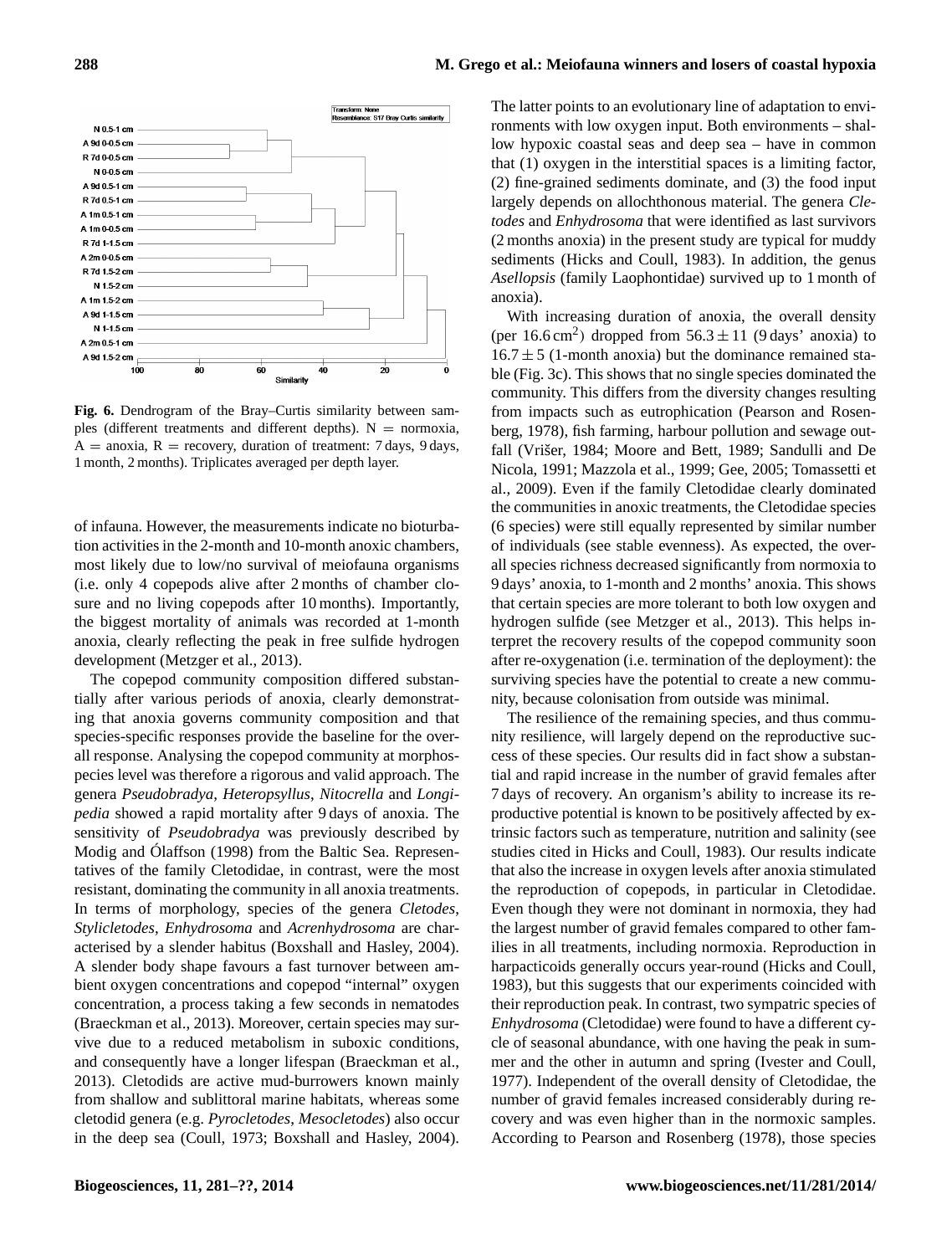that have a potential to colonise empty spaces are those that can reproduce rapidly.

Auto-ecologically, this could mean that the most resistant species are also the most resilient because they adapt quickly to a changing environment, i.e. rise in oxygen level. In this case, resilience included rapid reproduction in order to establish a new population. Those species possessing this strategy will largely govern overall community resilience. In the present study, only species of the family Cletodidae survived and reproduced quickly. Elsewhere, the eggs of the planktonic *Acartia bifilosa* were also found to survive long periods of anoxia in dormancy, and started to hatch when the oxygen concentration rose >  $0.17$  mL L<sup>-1</sup> (Katajisto, 2004). Fast reproduction rates have been reported for other copepod species (Hicks, 1984; Matias-Peralta et al., 2005; Zaleha and Busra, 2012, and references therein), but not in combination with a strong resistance to stressors such as anoxia. This is a unique and important combination in terms of the functional consequences of low biodiversity after an anoxic event. Also, only few surviving copepodites were found in anoxia, and slightly more in the recovery phase, pointing to their higher sensitivity versus adults. These results are supported by Veit-Köhler et al. (2009), who found fewer copepodites and no nauplii in oxygen minimum zones.

In addition to rapid reproduction, harpacticoid copepods also need a specific feeding ecology to (1) cope with low oxygen levels and (2) gain sufficient energy as soon as anoxic conditions end. Several recent isotope measurements of Cletodidae (Cnudde, 2013) showed remarkably low and thus very depleted <sup>13</sup>C values (as low as  $\delta^{13}$ C = -30 to -40‰). This suggests that Cletodidae are specialists feeding almost exclusively on chemoautotrophic bacteria. Additionally, this family may use a trophic pathway completely separate from the trophic cascade (typically depending on phototrophic primary production). Chemoautotrophic bacteria are mainly known from symbiosis with deep-sea animals (Cavanaugh, 1983; Jannasch and Mottl, 1985), but are also ectosymbionts on the benthic marine nematode *Leptonemella* in the North Sea (Riemann et al., 2003). These symbioses are interpreted as a strategy to migrate across the sulfur chemocline and may play a nutritional role for the host as well (Ott et al., 1991). Chemoautotrophic bacteria are also predominant in close proximity of intertidal macrofaunal burrows (Aller et al., 1983) and meiofaunal burrows (Reise, 1981). Here, the dependence on chemoautotrophic bacteria again interlinks our results with certain features of the deep sea. This makes specimens of the family Cletodidae – an evolutionary line represented in both the deep sea and shallow seas – clearly the "winners" of anoxia due to their specific feeding ecology and the reproductive success/rate as soon as oxygen levels increase again.

Beyond the Cletodidae, other harpacticoid copepod families were also found live after 7 days' recovery. In terms of composition, however, this community resembled that of 9 days' anoxia rather than of normoxia. We interpret this to reflect no species colonising from the nearby undisturbed, normoxic sediment. This is a surprising result, and may be due to a low motility of copepods from the nearby sediment and/or because the impacted sediment remained toxic for other species due to high sulfide concentrations (Bagarinao, 1992; Middelburg and Levin, 2009; Metzger et al., 2013). However, De Troch et al. (2013) showed that the reduced grazing pressure during anoxia promotes post-anoxia food availability (e.g. elevated concentrations of the fatty acid  $16:1 \omega$ 7, typical for diatoms). This organic matter and the bacteria decomposing it represent an important food supply for organisms in the recovery phase. The recovery data suggest that only the surviving specimens benefited from this because the number of colonisers is negligible. Similarly, Langlet et al. (2013b) found an increased abundance of benthic Foraminifera in the 1-month anoxia as a consequence of increased food availability caused by the mortality of benthic fauna. We assume this is also linked to the reduced grazing pressure of survivors (see De Troch et al., 2013). Clearly, regardless of the mechanism and strategy, recovery in harpacticoid copepods and foraminifera was much more rapid than in the macrofauna (Blasnig et al., 2013).

In terms of population dynamics, the male/female ratio remained relatively stable, independent of oxygen level. This demonstrates similar survival levels in both sexes. Females, representing  $>60\%$ , dominated in all treatments. Females also typically outnumber males in field samples (see Hicks and Coull, 1983 and references herein), and anoxia apparently does not influence this.

From a shorter (5 days) but similar experimental set-up in 2009, De Troch et al. (2013) concluded that harpacticoid copepod diversity on the family level was unaffected by anoxic conditions. The families Ectinosomatidae and Cletodidae were again most abundant in both normoxic and anoxic samples. The same authors also observed an increasing trend in relative abundance of Cletodidae in anoxia. At species level (this study), however, there were significant differences between normoxia and anoxia, possibly due to the lengthier anoxia (and to the approach used: identifying all copepods rather than a subsample, yielding higher diversity indices).

The copepod community also differed with depth. With increasing duration of anoxia, however, communities (diversity and density) typical for deeper layers of oxygenated sediments become similar to communities typical for higher layers of less oxygenated sediments. For example, the copepod assemblage in the second (0.5–1 cm) layer of normoxia was most similar to that from the first (0–0.5 cm) layer of 9 days' anoxia and 7 days' recovery. Additionally, the densities in the 0.5 to 1 cm depth layer under normoxia resemble those of the uppermost sediment layer in the A9d treatment. Finally, the 0.5–1 cm layer of 9-day anoxia (and 7 days' recovery) was similar to the top (0–0.5 cm) layer of 1-month anoxia. We interpret this with the vertical upward migration of copepods in the sediment as oxygen depletion continues.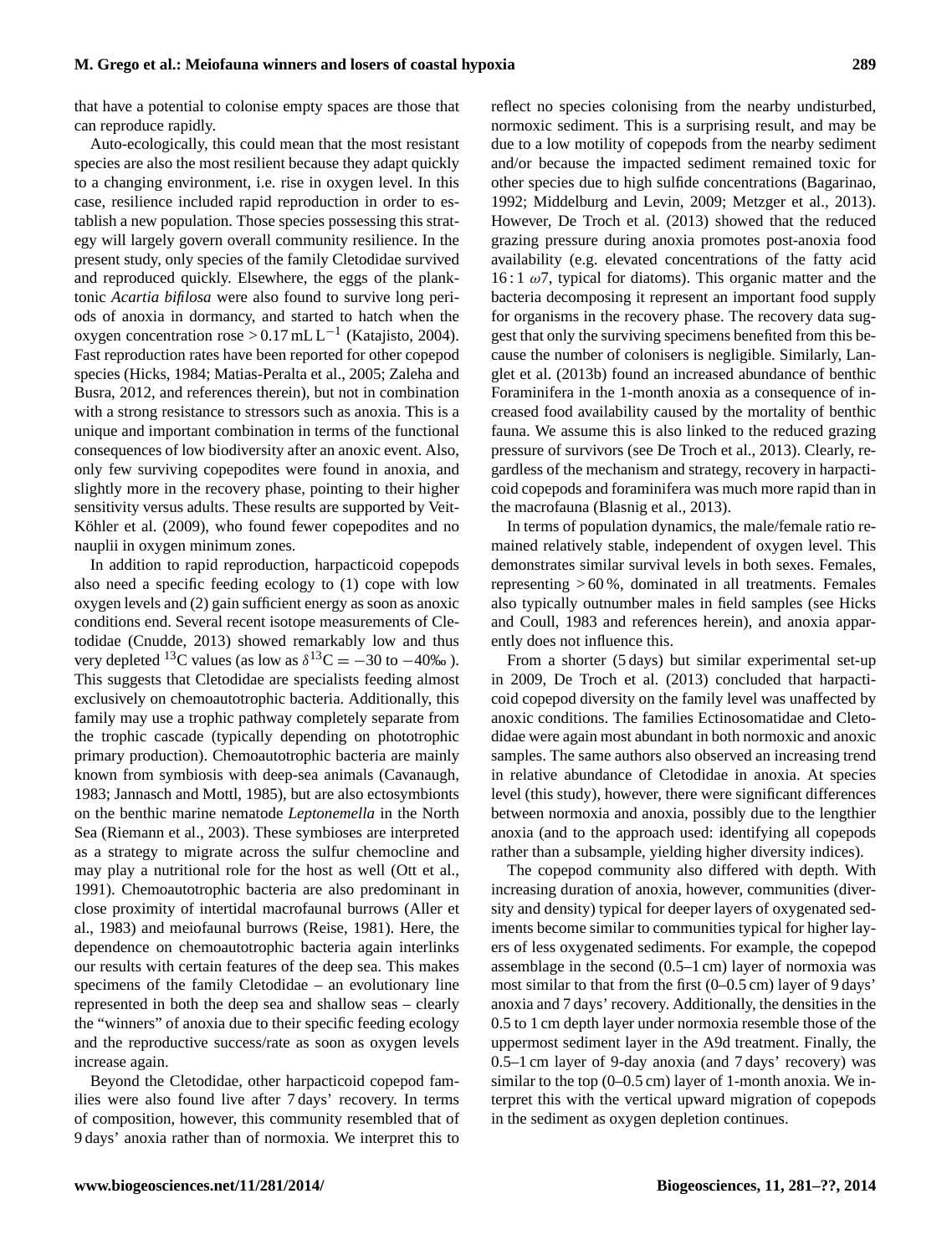Interestingly, despite frequent oxygen depletion events in the northern Adriatic, the region is characterised by a high diversity of harpacticoid copepods (Vrišer, 2000a, b), one of the highest in European seas (Veit-Kohler et al., 2010). This highly diverse (in terms of sensitivity and tolerance) community is apparently able to survive shorter anoxic events relatively well and shows a high degree of resilience, whereby species of the family Cletodidae are best adapted to decreasing oxygen concentrations.

# **5 Conclusions**

The in situ deployment of four plexiglass chambers for 9 days, 1 month, 2 months and 10 months allowed us to study in detail the response of harpacticoid copepods to anoxic events in the natural setting. After short-term (9 days) anoxia, several species (*Pseudobradya* sp. 2, *Heteropsyllus* sp. 1, *Nitocrella* sp. 1 and *Longipedia* sp. 2.) died and were therefore classified as the "losers" in anoxia. This led to a very rapid drop in harpacticoid density and species richness. As anoxia persisted, the relative abundance of Cletodidae increased, with some representatives surviving 1 and even 2 months. Based on the diversity patterns and stable evenness, all the species of this family were tolerant to anoxia (9 days and 1 month). This differs from the typical one-species communities after other impacts (e.g. eutrophication), underlining the strength of a species-based response analysis.

Combined with current knowledge on the ecology of Cletodidae, we conclude that these "winners" are very well adapted to anoxia in terms of (1) high resistance (see survival), (2) specific feeding ecology (stable isotope data, Cnudde, 2013) and (3) high resilience (rapid reproduction).

In terms of recovery, we recorded no significant increase in density but a slight increase in species diversity. This points to minimal colonisation from the nearby sediment: mainly the survivors guaranteed the recovery (based on the rapid increase in the number of gravid females). This will be important in the larger-scale anoxias that characterise most socalled dead zones. Our findings also underline that, in the recovery phase, a substantial amount of energy is allocated to reproduction.

# **Supplementary material related to this article is available online at [http://www.biogeosciences.net/11/281/](http://www.biogeosciences.net/11/281/2014/bg-11-281-2014-supplement.pdf) [2014/bg-11-281-2014-supplement.pdf.](http://www.biogeosciences.net/11/281/2014/bg-11-281-2014-supplement.pdf)**

*Acknowledgements.* This study was financed by the Austrian Science Fund (FWF; project P21542-B17) and supported by the OEAD Bilateral Slovenian Austrian Scientific Technical Cooperation project SI 22/2009. The last author is a postdoctoral fellow financed by the Special Research Fund of the Ghent University (GOA project 01GA1911W). Thanks to T. Makovec, P. Steiner, I. Gallmetzer and A. Haselmair for diving support. The authors thank two anonymous reviewers for their constructive remarks that helped improve the manuscript.

Edited by: J. Middelburg

#### **References**

- Aller, R. C., Yingst, J. Y., and Ullman, W. J.: Comparative biogeochemistry of water in intertidal Onuphis (Polychaeta) and Upogebia (Crustacea) burrows: temporal patterns and causes, J. Mar. Res., 41, 571–604, doi[:10.1357/002224083788519722,](http://dx.doi.org/10.1357/002224083788519722) 1983.
- Anderson, M. J., Gorley, R. N., and Clarke, K. R.: PERMANOVA+ for PRIMER: Guide to Software and Statistical Methods, PRIMER-E Ltd, Plymouth, 2008.
- Bagarinao, T.: Sulfide as an environmental factor and toxicant: tolerance and adaptations in aquatic organisms, Aquat. Toxicol., 24, 21–62, 1992.
- Blasnig, M., Riedel, B., Schiemer, L., Zuschin, M., and Stachowitsch, M.: Short-term post-mortality scavenging and longer term recovery after anoxia in the northern Adriatic Sea, Biogeosciences, 10, 7647–7659, doi[:10.5194/bg-10-7647-2013,](http://dx.doi.org/10.5194/bg-10-7647-2013) 2013.
- Boxshall, G. and Hasley, S. H.: An Introduction to Copepod Diversity, edited by: Series., T. R. S., Ray Society: London., 966 pp., 2004.
- Braeckman, U., Vanaverbeke, J., Vincx, M., van Oevelen, D., and Soetaert, K.: Meiofauna Metabolism in Suboxic Sediments: Currently Overestimated, Plos One, 8, e59289, doi[:10.1371/journal.pone.0059289,](http://dx.doi.org/10.1371/journal.pone.0059289) 2013.
- Cavanaugh, C. M.: Symbiotic chemotrophic bacteria in marine invertebrates from sulphide-rich habitats, Nature, 302, 58–61, 1983.
- Clarke, K. R. and Warwick, R. M.: Change in marine communities: an approach to statistical analysis and interpretation, 2nd ed., PRIMER-E, Plymouth, 2001.
- Clarke, K. R. and Gorley, R. N.: PRIMER v6: User Manual/Tutorial, PRIMER-E, Plymouth, 2006.
- Cnudde, C.: Trophic ecology of intertidal harpacticoid copepods, with emphasis on their interactions with bacteria, Ghent Unversity (UGent), 209 pp., ISBN 9789090278285, 2013.
- Coull, B. C.: Meiobenthic Harpacticoida (Crustacea, Copepoda) from the deep sea off North Carolina IV, The families Cletodidae T. Scott and Ancorabolidae Sars., T. Am. Microsc. Soc., 92, 604–629, 1973.
- Coull, B. C. and Vernberg, W. B.: Reproductive Periodicity Of Meiobenthic Copepods – Seasonal Or Continuous, Mar. Biol., 32, 289–293, 1975.
- De Jonge, V. N. and Bouwman L. A.: A Simple Density Separation Technique for Quantitative Isolation of Meiobenthos Using the Colloidal Silica Ludox-TM, Mar. Biol., 42, 143–148, 1977.
- De Troch, M., Vandepitte, L., Raes, M., Suàrez-Morales, E., and Vincx, M.: A field colonisation experiment with meiofauna and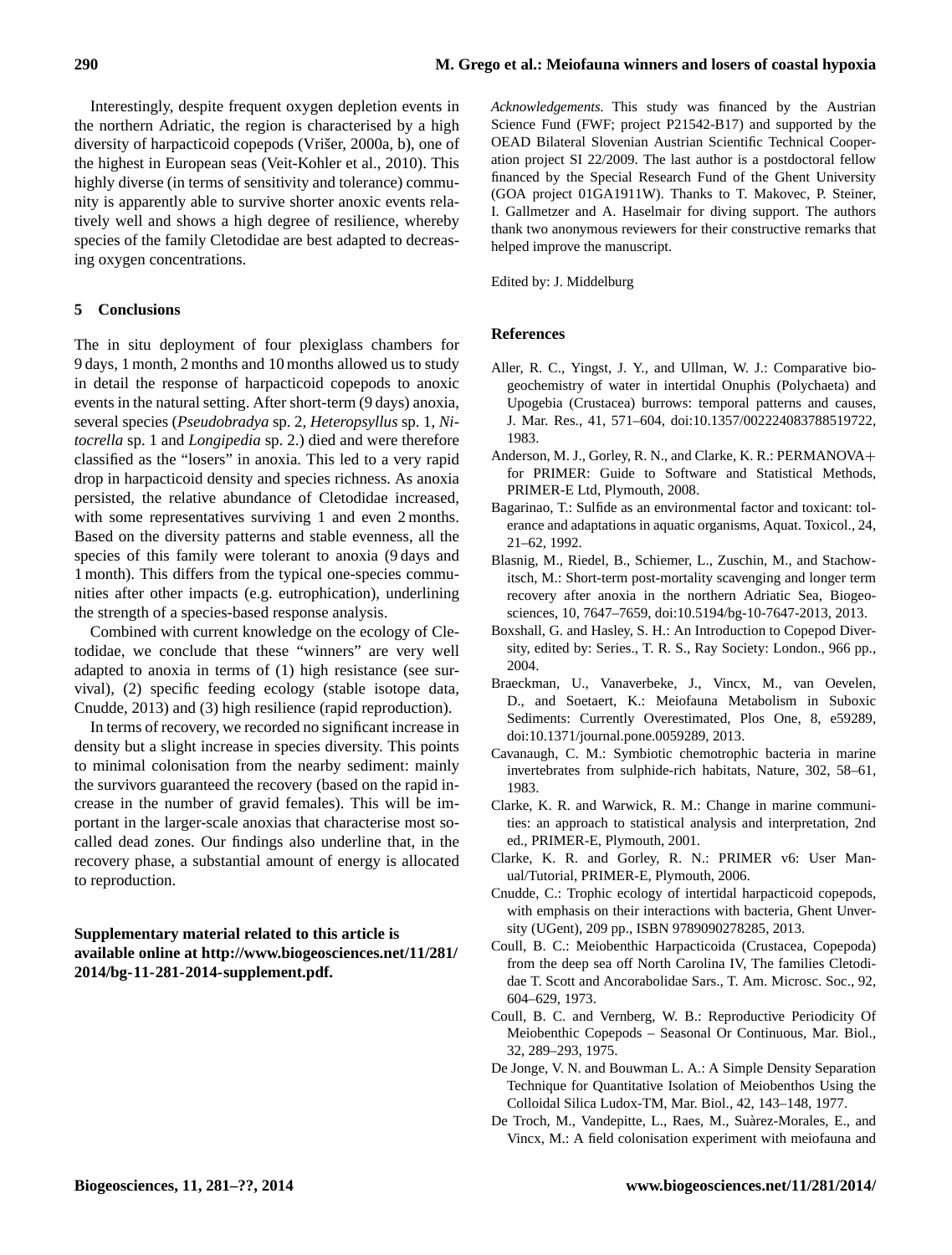# **M. Grego et al.: Meiofauna winners and losers of coastal hypoxia 291**

seagrass mimics: effect of time, distance and surface, Mar. Biol., 148, 73–86, 2005.

- De Troch, M., Chepurnov, V., Gheerardyn, H., Vanreusel, A., and Olafsson, E.: Is diatom size selection by harpacticoid copepods related to grazer body size?, J. Exp. Mar. Biol. Ecol., 332, 1–11, doi[:10.1016/j.jembe.2005.10.017,](http://dx.doi.org/10.1016/j.jembe.2005.10.017) 2006.
- De Troch, M., Roelofs, M., Riedel, B., and Grego, M.: Structural and functional responses of harpacticoid copepods to anoxia in the Northern Adriatic: an experimental approach, Biogeosciences, 10, 4259–4272, doi[:10.5194/bg-10-4259-2013,](http://dx.doi.org/10.5194/bg-10-4259-2013) 2013.
- Diaz, R. J. and Rosenberg, R.: Spreading dead zones and consequences for marine ecosystems, Science, 321, 926–929, doi[:10.1126/science.1156401,](http://dx.doi.org/10.1126/science.1156401) 2008.
- Dytham, C.: Choosing and Using Statistics: A Biologist's Guide, Second ed., Blackwell Science, Oxford, 248 pp., 2003.
- Emili, A., Acquavita, A., Koron, N., Covelli, S., Faganeli, J., Horvat, M., Žižek, S., and Fajon, V.: Benthic flux measurements of Hg species in a northern Adriatic lagoon environment (Marano and Grado Lagoon, Italy), Estuarine, Coastal and Shelf Science, 113, 71–84, doi[:10.1016/j.ecss.2012.05.018,](http://dx.doi.org/10.1016/j.ecss.2012.05.018) 2012.
- Faganeli, J., Pezdič, J., Ogorelec, B., Herndl, G. J., and Dolenc, T.: The role of sedimentary biogeochemistry in the formation of hypoxia in shallow coastal waters (Gulf of Trieste, northern Adriatic), in: Modern and Ancient Continental Shelf Anoxia, edited by: Tyson, R. V., and Pearson, T. H., The Geological Society, London, 107–117, 1991.
- Gee, J. M. and Warwick, R. M.: Preliminary-Observations On The Metabolic And Reproductive Strategies Of Harpacticoid Copepods From An Intertidal Sandflat, Hydrobiologia, 118, 29–37, 1984.
- Gee, J. M.: Two new species of *Bulbamphiascus* Lang (Copepoda : Harpacticoida : Diosaccidae) from Scotland and the Isles of Scilly, with additional observations on *B. denticulatus* (Thompson), J. Nat. Hist., 39, 1961–1979, 2005.
- Giere, O.: Meiobenthology:the Microscopic Motile Fauna of Aquatic Sediments, 2nd. rev. & extended ed. Berlin ed., Springer, 2009.
- Glud, R. N.: Oxygen dynamics of marine sediments, Mar. Biol. Res., 4, 243–289, doi[:10.1080/17451000801888726,](http://dx.doi.org/10.1080/17451000801888726) 2008.
- Grego, M., Stachowitsch, M., De Troch, M., and Riedel, B.: CellTracker Green labelling vs. rose bengal staining: CTG wins by points in distinguishing living from dead anoxiaimpacted copepods and nematodes, Biogeosciences, 10, 4565– 4575, doi[:10.5194/bg-10-4565-2013,](http://dx.doi.org/10.5194/bg-10-4565-2013) 2013.
- Harris, R. P.: Feeding, Growth, Reproduction And Nitrogen Utilization By Harpacticoid Copepod, Tigriopus-Brevicornis, J. Mar. Biol. Assoc. UK, 53, 785–800, 1973.
- Hicks, G. R. F. and Coull, B. C.: The ecology of marine meiobenthic harpacticoid copepods, Oceanogr. Mar. Biol., 21, 67–175, 1983.
- Hicks, G. R. F.: Spatio-temporal dynamics of a meiobenthic copepod and the impact of predation-disturbance, J. Exp. Mar. Biol. Ecol., 81, 47–72, doi[:10.1016/0022-0981\(84\)90223-5,](http://dx.doi.org/10.1016/0022-0981(84)90223-5) 1984.
- Ivester, S. and Coull, B. C.: Niche fractionation of two sympatric species of *Enhydrosoma* (Copepoda, Harpacticoida), Mickrofauna Meeresboden, 61, 137–151, 1977.
- Jannasch, H. W. and Mottl, M. J.: Geomicrobiology of deep-sea hydrothermal vents, Science, 229, 717–725, 1985.
- Janssen, A., Chevaldonnë, P., and Marténez Arbizu, P.: Meiobenthic copepod fauna of a marine cave (NW Mediterranean) closely

resembles that of deep-sea communities, Mar. Ecol. Prog. Ser., 479, 99–113, doi[:10.3354/meps10207,](http://dx.doi.org/10.3354/meps10207) 2013.

- Josefson, A. B. and Widbom, B.: Differential Response Of Benthic Macrofauna And Meiofauna To Hypoxia In The Gullmar-Fjord Basin, Mar. Biol., 100, 31–40, 1988.
- Justic, D., Rabalais, N. N., Turner, R. E., and Wiseman, W. J.: Sea- ´ sonal coupling between riverborne nutrients, net productivity and hypoxia, Mar. Pollut. Bull., 26, 184–189, 1993.
- Katajisto, T.: Effects of anoxia and hypoxia on the dormancy and survival of subitaneous eggs of *Acartia bifilosa* (Copepoda: Calanoida), Mar. Biol., 145, 751–757, 2004.
- Koron, N., Ogrinc, N., Metzger, E., Riedel, B., and Faganeli, J.: Diagenesis and benthic fluxes of nutrients and metals during experimentally induced anoxia in the Gulf of Trieste (northern Adriatic Sea), Biogeosciences Discuss., 10, 11729–11755, doi[:10.5194/bgd-10-11729-2013,](http://dx.doi.org/10.5194/bgd-10-11729-2013) 2013.
- Kršinić, F., Carić, M., Viličić, D., and Ciglenečki, I.: The calanoid copepod Acartia italica Steuer, phenomenon in the small saline Lake Rogoznica (Eastern Adriatic coast), J. Plankton Res., 8, 1441–1464, 2000.
- Lang, K.: Monographie der Harpacticiden, edited by: Ohlsson, H., Lund, 1682 pp., 1948.
- Langlet, D., Baal, C., Geslin, E., Metzger, E., Zuschin, M., Riedel, B., Risgaard-Petersen, N., Stachowitsch, M., and Jorissen, F. J.: Foraminiferal species responses to in situ experimentally induced anoxia in the Adriatic Sea, Biogeosciences Discuss., 10, 12065– 12114, doi[:10.5194/bgd-10-12065-2013,](http://dx.doi.org/10.5194/bgd-10-12065-2013) 2013a.
- Langlet, D., Geslin, E., Baal, C., Metzger, E., Lejzerowicz, F., Riedel, B., Zuschin, M., Pawlowski, J., Stachowitsch, M., and Jorissen, F. J.: Foraminiferal survival after long-term in situ experimentally induced anoxia, Biogeosciences, 10, 7463-7480, doi[:10.5194/bg-10-7463-2013,](http://dx.doi.org/10.5194/bg-10-7463-2013) 2013b.
- Matias-Peralta, H. F. M. Y., Shariff, M., and Arshad, A.: Effects of some environmental parameters on the reproduction and development of a tropical marine harpacticoid copepod *Nitocra affinis* f. *californica* Lang, Mar. Pollut. Bull., 51, 722–728, 2005.
- Mazzola, A., Mirto, S., and Danovaro, R.: Initial Fish-Farm Impact on Meiofaunal Assemblages in Coastal Sediments of the Western Mediterranean, Mar. Pollut. Bull., 38, 1126–1133, 1999.
- Mc Intyre, A. D. and Warwick, R. M.: Methods for the Study of Marine Benthos (IBP Handbook), 2nd ed., Methods for the study of marine benthos, edited by: Holme, N. A. and McIntyre, A. D., Blackwell Science Ltd, Oxford, 217–244, 1984.
- Metzger, E., Langlet, D., Viollier, E., Koron, N., Riedel, B., Stachowitsch, M., Faganeli, J., Tharaud, M., Geslin, E., and Jorissen, F.: Artificially induced migration of redox layers in a coastal sediment from the Northern Adriatic, Biogeosciences Discuss., 10, 12029–12063, doi[:10.5194/bgd-10-12029-2013,](http://dx.doi.org/10.5194/bgd-10-12029-2013) 2013.
- Middelburg, J. J. and Levin, L. A.: Coastal hypoxia and sediment biogeochemistry, Biogeosciences, 6, 1273–1293, doi[:10.5194/bg-6-1273-2009,](http://dx.doi.org/10.5194/bg-6-1273-2009) 2009.
- Modig, H. and Ólafsson, E.: Responses of Baltic benthic invertebrates to hypoxic events, J. Exp. Mar. Biol. Ecol., 229, 133–148, 1998.
- Moore, C. G. and Bett, B. J.: The use of meiofauna in marine pollution impact assessment, Zool. J. Linn. Soc., 96, 263–280, 1989.
- Murrell, M. C. and Fleeger, J. W.: Meiofauna abundance on the Gulf of Mexico continental shelf affected by hypoxia, Cont. Shelf Res., 9, 1049–1062, 1989.